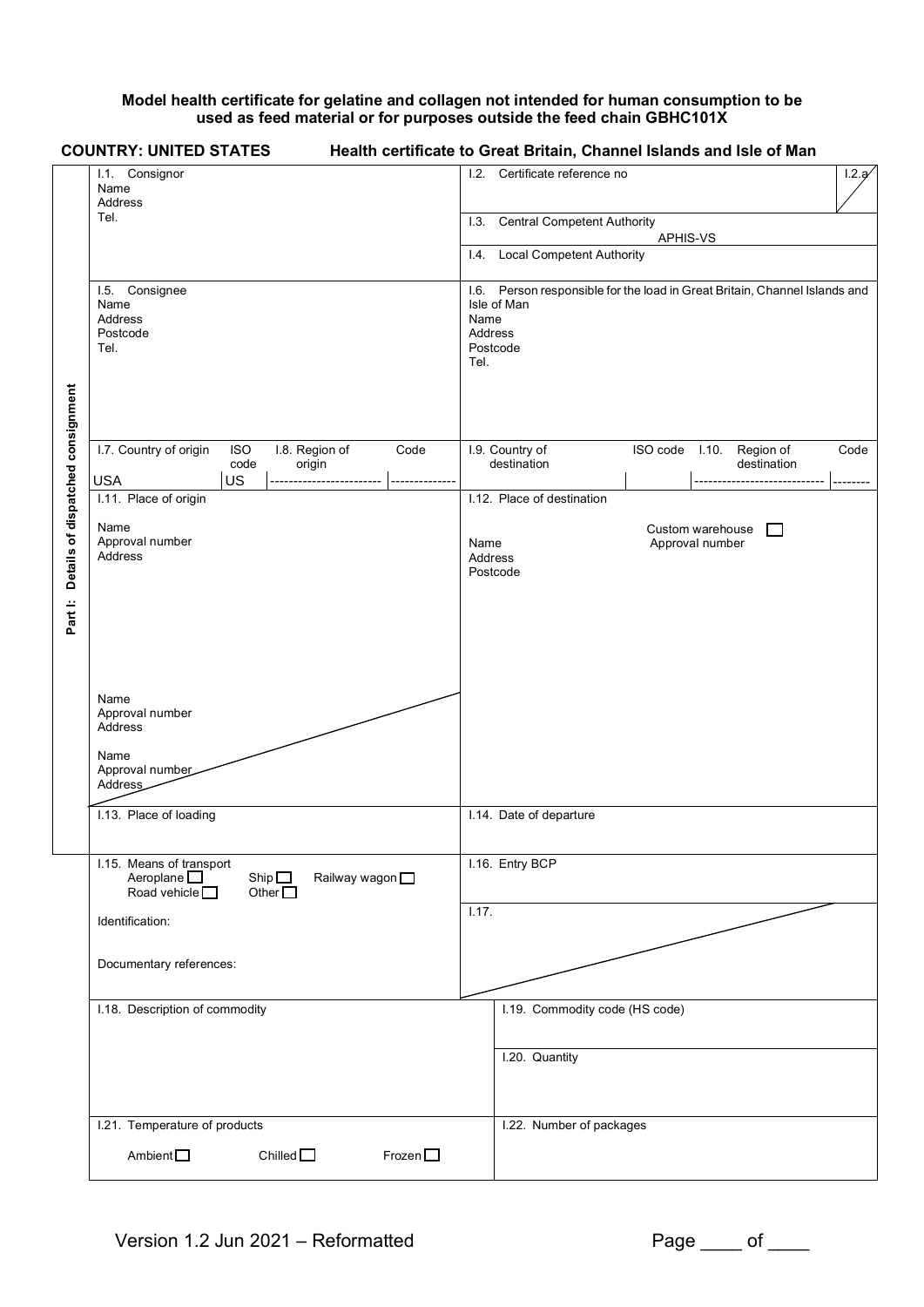## **Gelatine and collagen not intended for human consumption to be used as COUNTRY: UNITED STATES feed material or for purposes outside the feed chain GBHC101X**

|                                                                                                                                       |                                                                 | 1.2.                  | Certificate reference no |                                                                            | 1.2.9 |
|---------------------------------------------------------------------------------------------------------------------------------------|-----------------------------------------------------------------|-----------------------|--------------------------|----------------------------------------------------------------------------|-------|
| I.23. Seal/Container No.                                                                                                              |                                                                 |                       | I.24. Type of packaging  |                                                                            |       |
| I.25. Commodities certified for:                                                                                                      |                                                                 |                       |                          |                                                                            |       |
| Animal feedingstuff                                                                                                                   | Manufacture of petfood D                                        |                       |                          |                                                                            |       |
|                                                                                                                                       |                                                                 |                       |                          |                                                                            |       |
| Technical use $\square$                                                                                                               |                                                                 |                       |                          |                                                                            |       |
| I.26. For transit through Great Britain, Channel Islands and Isle of<br>Man to third country $\overline{\mathbf{X}}$<br>Third country | ISO code                                                        | of Man $\Box$         |                          | 1.27. For import or admission into Great Britain, Channel Islands and Isle |       |
| I.28. Identification of the commodities                                                                                               |                                                                 |                       |                          |                                                                            |       |
| Species<br>(Scientific Name)                                                                                                          | Approval number<br>of establishments/<br>Manufacturing<br>plant | Number of<br>packages | Net weight               | <b>Batch number</b>                                                        |       |
|                                                                                                                                       |                                                                 |                       |                          |                                                                            |       |
|                                                                                                                                       |                                                                 |                       |                          |                                                                            |       |
|                                                                                                                                       |                                                                 |                       |                          |                                                                            |       |
|                                                                                                                                       |                                                                 |                       |                          |                                                                            |       |
|                                                                                                                                       |                                                                 |                       |                          |                                                                            |       |
|                                                                                                                                       |                                                                 |                       |                          |                                                                            |       |
|                                                                                                                                       |                                                                 |                       |                          |                                                                            |       |
|                                                                                                                                       |                                                                 |                       |                          |                                                                            |       |
|                                                                                                                                       |                                                                 |                       |                          |                                                                            |       |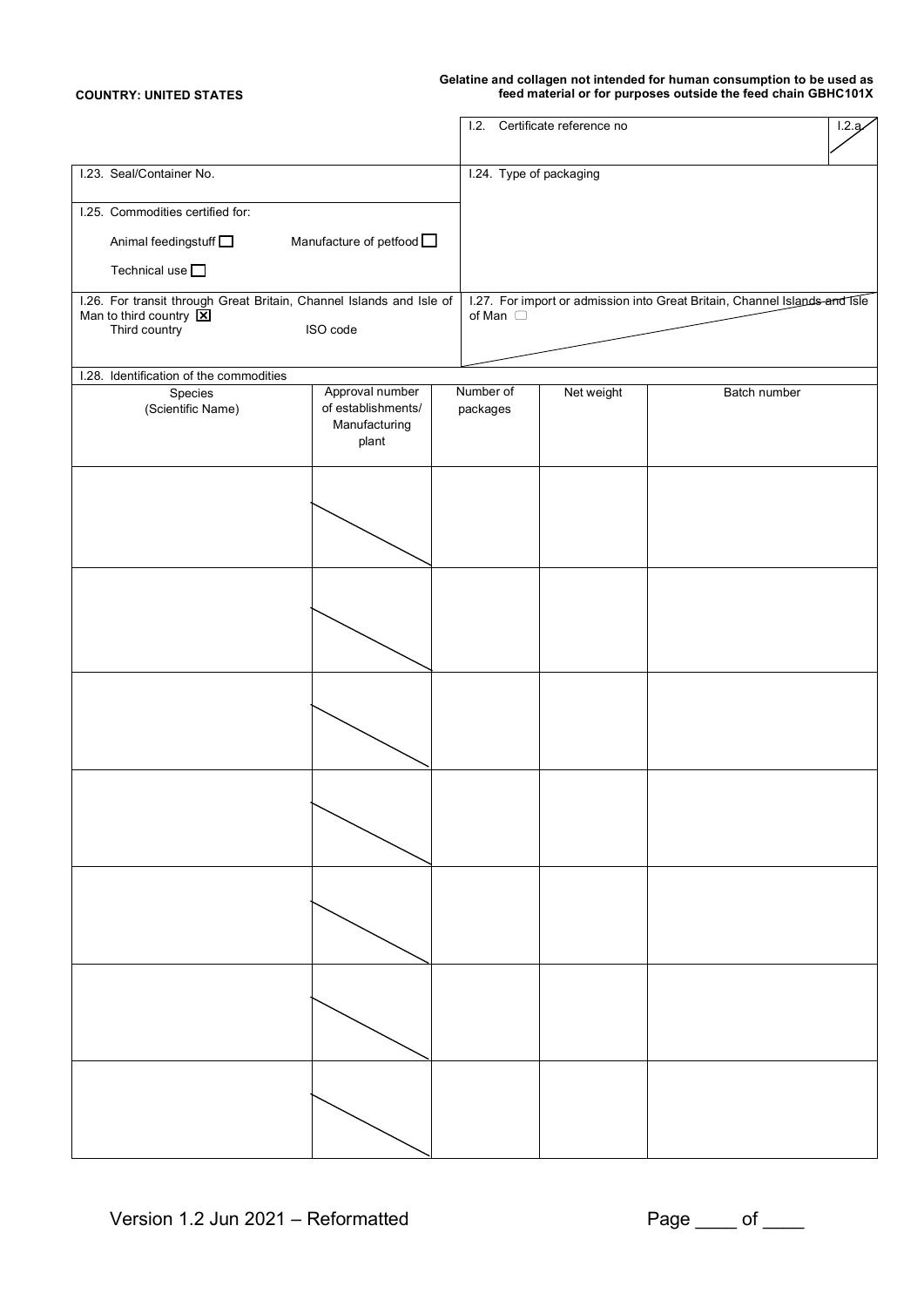|                        | Ш.                                                                                                                                                                                                                                                                                                                                                                          | <b>Health information</b>                                                                                                                                                                        |                         |                                                                                                                                                                                                                                                                                                                                                                                | Certificate reference no<br>II.a.                                                                                                                                                                                                                                                                                                                                     | II.b.        |  |
|------------------------|-----------------------------------------------------------------------------------------------------------------------------------------------------------------------------------------------------------------------------------------------------------------------------------------------------------------------------------------------------------------------------|--------------------------------------------------------------------------------------------------------------------------------------------------------------------------------------------------|-------------------------|--------------------------------------------------------------------------------------------------------------------------------------------------------------------------------------------------------------------------------------------------------------------------------------------------------------------------------------------------------------------------------|-----------------------------------------------------------------------------------------------------------------------------------------------------------------------------------------------------------------------------------------------------------------------------------------------------------------------------------------------------------------------|--------------|--|
|                        |                                                                                                                                                                                                                                                                                                                                                                             |                                                                                                                                                                                                  |                         | I, the undersigned official veterinarian, declare that I have read and understood Regulation (EC) No 1069/2009 of the<br>European Parliament and of the Council, and in particular Article 10 thereof, and Commission Regulation (EU) No<br>142/2011, and in particular Chapter I of Annex XIV thereto, and certify that the gelatine/collagen( <sup>2</sup> ) described above |                                                                                                                                                                                                                                                                                                                                                                       |              |  |
|                        | II.1.                                                                                                                                                                                                                                                                                                                                                                       | consists of gelatine/collagen( $2$ ) that satisfy the health requirements below;                                                                                                                 |                         |                                                                                                                                                                                                                                                                                                                                                                                |                                                                                                                                                                                                                                                                                                                                                                       |              |  |
|                        | II.2.                                                                                                                                                                                                                                                                                                                                                                       | consist exclusively of gelatine/collagen $(^2)$ not intended for human consumption;                                                                                                              |                         |                                                                                                                                                                                                                                                                                                                                                                                |                                                                                                                                                                                                                                                                                                                                                                       |              |  |
| Part II: Certification | II.3.                                                                                                                                                                                                                                                                                                                                                                       | has been prepared and stored in a plant approved and supervised by the competent authority in accordance<br>with Article 24 of Regulation (EC) No 1069/2009, in order to kill pathogenic agents; |                         |                                                                                                                                                                                                                                                                                                                                                                                |                                                                                                                                                                                                                                                                                                                                                                       |              |  |
|                        | II.4.<br>has been prepared exclusively with the following animal by-products:<br>$(2)$ either<br>$\mathsf{F}$<br>carcases and parts of animals slaughtered or, in the case of game, bodies or parts of<br>animals killed, and which are fit for human consumption in accordance with retained EU<br>law, but are not intended for human consumption for commercial reasons; |                                                                                                                                                                                                  |                         |                                                                                                                                                                                                                                                                                                                                                                                |                                                                                                                                                                                                                                                                                                                                                                       |              |  |
|                        |                                                                                                                                                                                                                                                                                                                                                                             | $(2)$ and/or                                                                                                                                                                                     | ŀ                       |                                                                                                                                                                                                                                                                                                                                                                                | carcases and the following parts originating either from animals that have been<br>slaughtered in a slaughterhouse and were considered fit for slaughter for human<br>consumption following an ante-mortem inspection or bodies and the following parts of<br>animals from game killed for human consumption in accordance with retained EU law:                      |              |  |
|                        | (i)                                                                                                                                                                                                                                                                                                                                                                         |                                                                                                                                                                                                  |                         | (ii)<br>heads of poultry;                                                                                                                                                                                                                                                                                                                                                      | carcases or bodies and parts of animals which are rejected as unfit for human<br>consumption in accordance with retained EU law, but which did not show<br>any signs of disease communicable to humans or animals;                                                                                                                                                    |              |  |
|                        |                                                                                                                                                                                                                                                                                                                                                                             |                                                                                                                                                                                                  |                         | (iii)<br>(iv)<br>pig bristles;                                                                                                                                                                                                                                                                                                                                                 | hides and skins, including trimmings and splitting thereof, horns and feet,<br>including the phalanges and the carpus and metacarpus bones, tarsus and<br>metatarsus bones;                                                                                                                                                                                           |              |  |
|                        |                                                                                                                                                                                                                                                                                                                                                                             |                                                                                                                                                                                                  |                         | (v)<br>feathers;]                                                                                                                                                                                                                                                                                                                                                              |                                                                                                                                                                                                                                                                                                                                                                       |              |  |
|                        |                                                                                                                                                                                                                                                                                                                                                                             | $(2)$ and/or                                                                                                                                                                                     | ŀ                       | from milk processing;]                                                                                                                                                                                                                                                                                                                                                         | animal by-products arising from the production of products intended for human<br>consumption, including degreased bone, greaves and centrifuge or separator sludge                                                                                                                                                                                                    |              |  |
|                        |                                                                                                                                                                                                                                                                                                                                                                             | $(^2)$ and/or                                                                                                                                                                                    | ŀ                       | animal health arises;]                                                                                                                                                                                                                                                                                                                                                         | products of animal origin, or foodstuffs containing products of animal origin, which are<br>no longer intended for human consumption for commercial reasons or due to problems<br>of manufacturing or packaging defects or other defects from which no risk to public or                                                                                              |              |  |
|                        |                                                                                                                                                                                                                                                                                                                                                                             | $(^2)$ and/or                                                                                                                                                                                    | ŀ                       |                                                                                                                                                                                                                                                                                                                                                                                | petfood and feedingstuffs of animal origin, or feedingstuffs containing animal by-products<br>or derived products, which are no longer intended for feeding for commercial reasons or<br>due to problems of manufacturing or packaging defects or other defects from which no<br>risk to public or animal health arises;]                                             |              |  |
|                        | $(^2)$ and/or<br>ŀ                                                                                                                                                                                                                                                                                                                                                          |                                                                                                                                                                                                  |                         | aquatic animals, and parts of such animals, except sea mammals, which did not show<br>any signs of diseases communicable to humans or animals;]                                                                                                                                                                                                                                |                                                                                                                                                                                                                                                                                                                                                                       |              |  |
|                        |                                                                                                                                                                                                                                                                                                                                                                             | $(^2)$ and/or                                                                                                                                                                                    | $\lbrack \cdot \rbrack$ |                                                                                                                                                                                                                                                                                                                                                                                | animal by-products from aquatic animals originating from plants or establishments<br>manufacturing products for human consumption;]                                                                                                                                                                                                                                   |              |  |
|                        | II.5.                                                                                                                                                                                                                                                                                                                                                                       | the gelatine/collagen( $^{2}$ ):                                                                                                                                                                 |                         |                                                                                                                                                                                                                                                                                                                                                                                |                                                                                                                                                                                                                                                                                                                                                                       |              |  |
|                        | (a)                                                                                                                                                                                                                                                                                                                                                                         |                                                                                                                                                                                                  |                         |                                                                                                                                                                                                                                                                                                                                                                                | was wrapped, packaged, stored and transported under satisfactory hygiene conditions,<br>and wrapping and packaging took place in a dedicated room, and only preservatives<br>permitted under retained EU law were used.                                                                                                                                               |              |  |
|                        |                                                                                                                                                                                                                                                                                                                                                                             |                                                                                                                                                                                                  |                         |                                                                                                                                                                                                                                                                                                                                                                                | gelatine/collagen(2)<br>bear<br>Wrappings and packages containing<br>'GELATINE/COLLAGEN( <sup>2</sup> ) SUITABLE FOR ANIMAL CONSUMPTION';                                                                                                                                                                                                                             | the<br>words |  |
|                        |                                                                                                                                                                                                                                                                                                                                                                             | $(2)$ either                                                                                                                                                                                     | [(b)]                   | and<br>pathogenic agents;]                                                                                                                                                                                                                                                                                                                                                     | in the case of gelatine, was produced by a process that ensured that unprocessed<br>Category 3 material was subjected to a treatment with acid or alkali, followed by one or<br>more rinses, involving pH adjustment, extraction by heating one or several times in<br>succession, followed by purification by meansof filtration and sterilisation, in order to kill |              |  |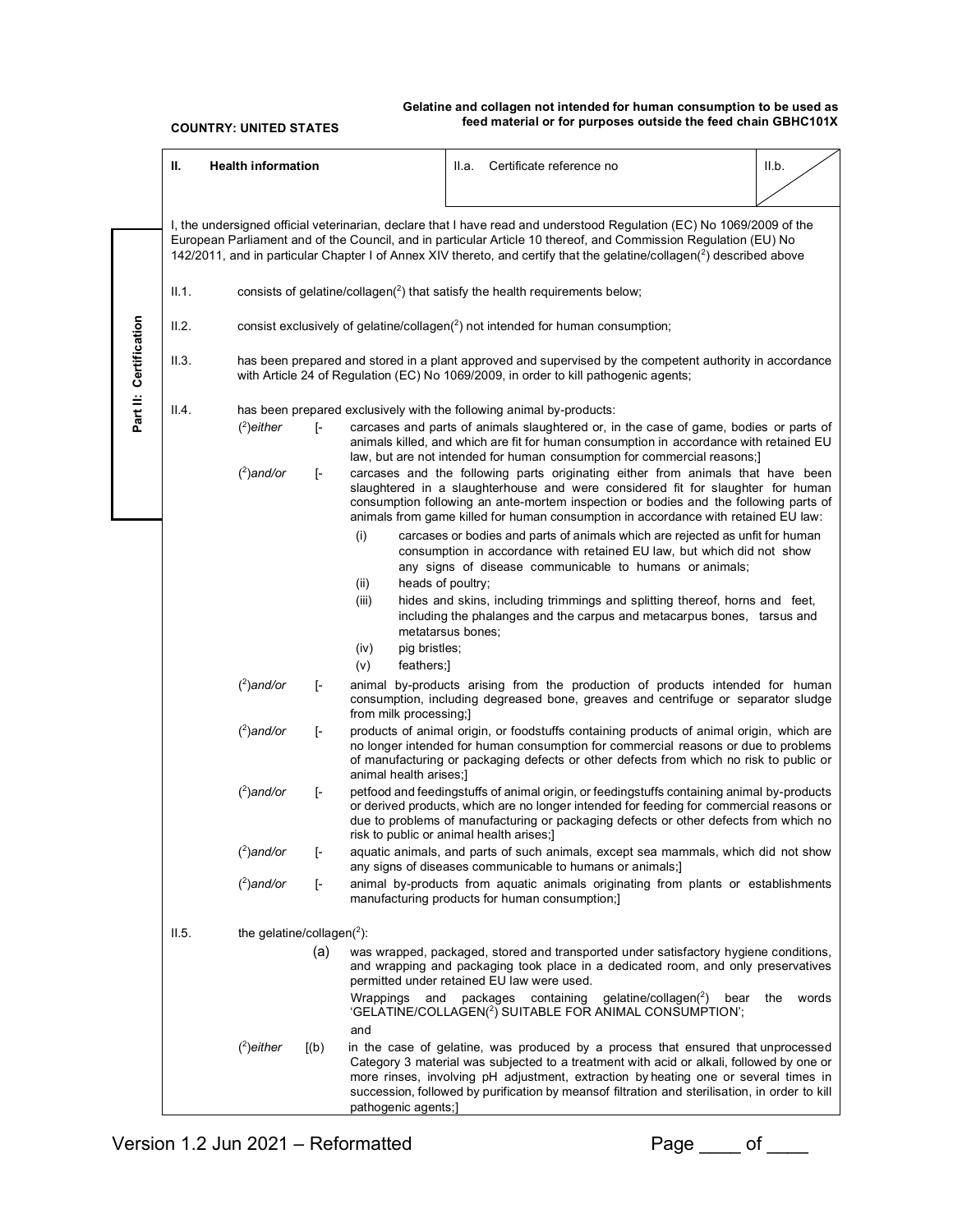| <b>Health information</b><br>Ш.          |                                                                                                                                                                                                                                                                                                                       | Certificate reference no<br>II.a.                                                                                                                                                                                                                                                                                                                                                                                                                                                                                                                                                                                                                                                                                                                                                                                                                                                                                                                                                                                                                                                                                                                                                                                                                                                                                                                                                                                                                                                                                                                                                                                                                                      | II.b. |  |  |  |
|------------------------------------------|-----------------------------------------------------------------------------------------------------------------------------------------------------------------------------------------------------------------------------------------------------------------------------------------------------------------------|------------------------------------------------------------------------------------------------------------------------------------------------------------------------------------------------------------------------------------------------------------------------------------------------------------------------------------------------------------------------------------------------------------------------------------------------------------------------------------------------------------------------------------------------------------------------------------------------------------------------------------------------------------------------------------------------------------------------------------------------------------------------------------------------------------------------------------------------------------------------------------------------------------------------------------------------------------------------------------------------------------------------------------------------------------------------------------------------------------------------------------------------------------------------------------------------------------------------------------------------------------------------------------------------------------------------------------------------------------------------------------------------------------------------------------------------------------------------------------------------------------------------------------------------------------------------------------------------------------------------------------------------------------------------|-------|--|--|--|
|                                          |                                                                                                                                                                                                                                                                                                                       |                                                                                                                                                                                                                                                                                                                                                                                                                                                                                                                                                                                                                                                                                                                                                                                                                                                                                                                                                                                                                                                                                                                                                                                                                                                                                                                                                                                                                                                                                                                                                                                                                                                                        |       |  |  |  |
|                                          | $(^2)$ or<br>[(b)]<br>in the case of collagen, was produced by a process that ensured that unprocessed<br>Category 3 material was subjected to a treatment involving washing, pH adjustment<br>using acid or alkali followed by one or more rinses, filtration and extrusion, in order to<br>kill pathogenic agents;] |                                                                                                                                                                                                                                                                                                                                                                                                                                                                                                                                                                                                                                                                                                                                                                                                                                                                                                                                                                                                                                                                                                                                                                                                                                                                                                                                                                                                                                                                                                                                                                                                                                                                        |       |  |  |  |
| $(2)$ [II.6.<br>$(2)$ either<br>$(2)$ or | $(2)$ either<br>$(2)$ or<br>[(a)<br>(b)<br>(c)                                                                                                                                                                                                                                                                        | in the case of gelatine/collagen( $^{2}$ ) from materials other than hides and skins<br>[is derived from other ruminants than bovine, ovine or caprine animals.]]<br>[is derived from bovine, ovine or caprine animals and does not contain and is not derived from:<br>[bovine, ovine and caprine materials other than those derived from animals born,<br>continuously reared and slaughtered in a country or region classified as posing a<br>negligible BSE risk in accordance with Decision 2007/453/EC.]]<br>specified risk material as defined in point 1 of Annex V to Regulation (EC)<br>No 999/2001 of the European Parliament and of the Council;<br>mechanically separated meat obtained from bones of bovine, ovine or<br>caprine animals, except from those animals that were born, continuously<br>reared and slaughtered in a country or region classified as posing a<br>negligible BSE risk in accordance with Commission Decision<br>2007/453/EC, in which there has been no indigenous BSE case,<br>animal by-product or derived product obtained from bovine, ovine or<br>caprine animals which have been killed, after stunning, by laceration of<br>the central nervous tissue by means of an elongated rod-shaped<br>instrument introduced into the cranial cavity, or by means of gas injected<br>into the cranial cavity, except for those animals that were born,<br>continuously reared and slaughtered in a country or region classified as<br>posing a negligible BSE risk in accordance with Decision 2007/453/EC.]]                                                                                                                    |       |  |  |  |
| II.7.<br>$(2)$ either<br>$(^2)$ or       | feed for farmed animals, other than fur animals.]<br>(a)<br>(i)<br>(ii)<br>scrapie;<br>(iii)<br>(iv)<br>(v)<br>years;<br>(b)<br>TSE;<br>(c)<br>classical scrapie:<br>$(2)$ either                                                                                                                                     | in the case of gelatine/collagen( $^2$ ) from materials other than hides and skins described above:<br>[does not contain milk or milk products of ovine or caprine animal origin or is not intended for<br>[contains milk or milk products of ovine or caprine animal origin and is intended for feed for<br>farmed animals, other than fur animals, and the milk or milk products:<br>are derived from ovine and caprine animals which were kept continuously since birth<br>in a country where the following conditions are fulfilled:<br>classical scrapie is compulsorily notifiable;<br>an awareness, surveillance and monitoring system is in place for classical<br>official restrictions apply to holdings of ovine or caprine animals in the case<br>of a suspicion of TSE or the confirmation of classical scrapie;<br>ovine and caprine animals affected with classical scrapie are killed and<br>destroyed;<br>the feeding to ovine and caprine animals of meat-and-bone meal or greaves,<br>as defined in the Terrestrial Animal Health Code of the World Organisation<br>for Animal Health (OIE), of ruminant origin has been banned and effectively<br>enforced in the whole country for a period of at least the preceding seven<br>originate from holdings where no official restrictions are imposed due to a suspicion of<br>originate from holdings where no case of classical scrapie has been diagnosed during<br>the period of the preceding seven years or, following the confirmation of a case of<br>[all ovine and caprine animals on the holding have been killed and<br>destroyed or slaughtered, except for breeding rams of the ARR/ARR |       |  |  |  |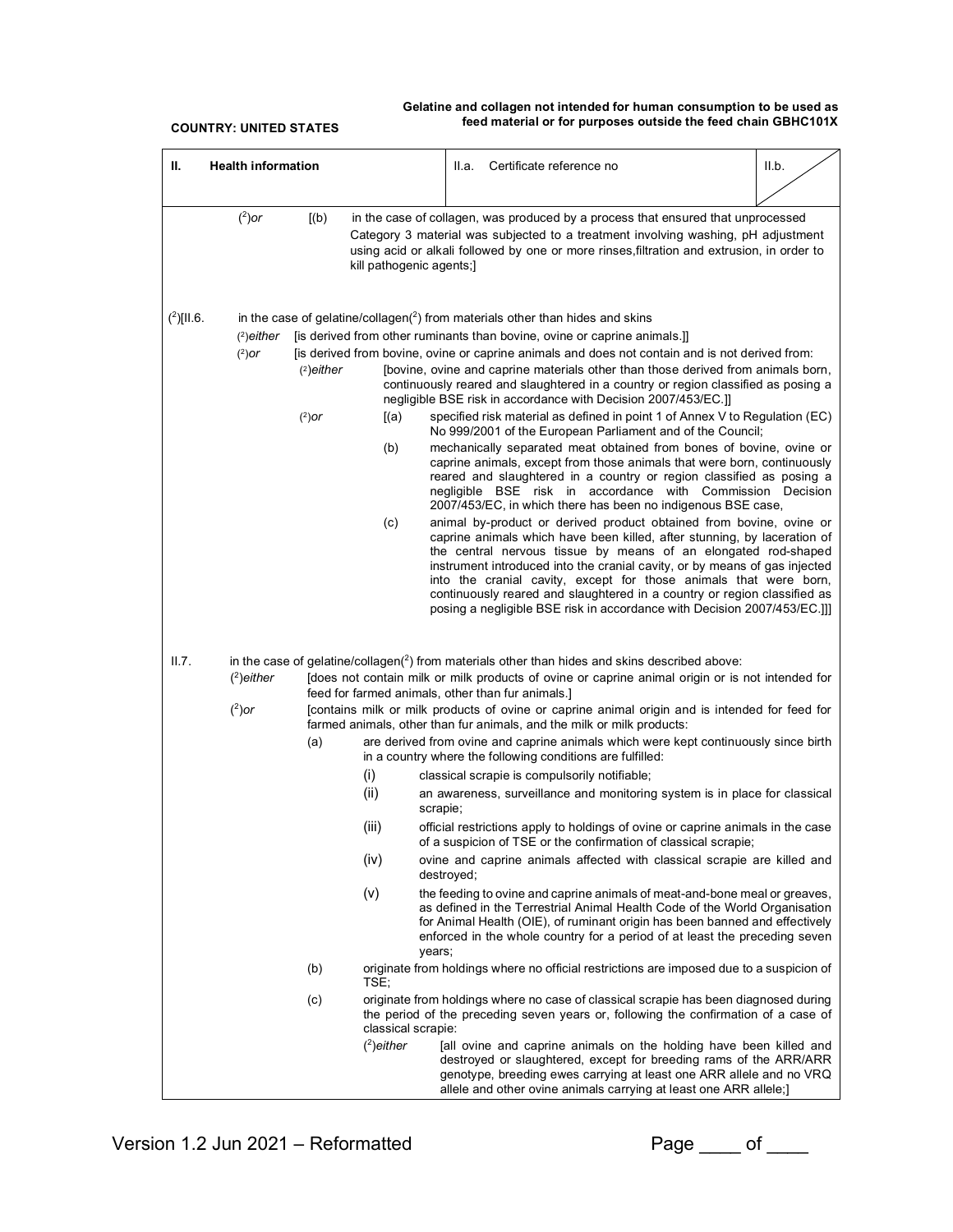| <b>Health information</b><br>Ш.                                                                                                                                                                                                                                                                                                                                                                                                                                                                                                                                                                                                                                                                                                                                                                                           | Certificate reference no<br>II.a.                                                                                                                                                                                              | II.b. |  |  |  |  |  |  |
|---------------------------------------------------------------------------------------------------------------------------------------------------------------------------------------------------------------------------------------------------------------------------------------------------------------------------------------------------------------------------------------------------------------------------------------------------------------------------------------------------------------------------------------------------------------------------------------------------------------------------------------------------------------------------------------------------------------------------------------------------------------------------------------------------------------------------|--------------------------------------------------------------------------------------------------------------------------------------------------------------------------------------------------------------------------------|-------|--|--|--|--|--|--|
|                                                                                                                                                                                                                                                                                                                                                                                                                                                                                                                                                                                                                                                                                                                                                                                                                           |                                                                                                                                                                                                                                |       |  |  |  |  |  |  |
| $(^2)$ or<br>[all animals in which classical scrapie was confirmed have been killed<br>and destroyed, and the holding has been subjected for a period of at<br>least two years since the date of confirmation of the last classical scrapie<br>case to intensified TSE monitoring, including testing with negative<br>results for the presence of TSE in accordance with the laboratory<br>methods set out in point 3.2 of Chapter C of Annex X to Regulation (EC)<br>No 999/2001, of all of the following animals which are over the age of<br>18 months, except ovine animals of the ARR/ARR genotype:<br>animals which have been slaughtered for human consumption; and<br>animals which have died or been killed on the holding but which<br>were not killed in the framework of a disease eradication<br>campaign.]] |                                                                                                                                                                                                                                |       |  |  |  |  |  |  |
| <b>Notes</b>                                                                                                                                                                                                                                                                                                                                                                                                                                                                                                                                                                                                                                                                                                                                                                                                              |                                                                                                                                                                                                                                |       |  |  |  |  |  |  |
| Iceland and Switzerland.                                                                                                                                                                                                                                                                                                                                                                                                                                                                                                                                                                                                                                                                                                                                                                                                  | (*) Those countries subject to the transitional import arrangements include: an EU member State; Liechtenstein; Norway;                                                                                                        |       |  |  |  |  |  |  |
|                                                                                                                                                                                                                                                                                                                                                                                                                                                                                                                                                                                                                                                                                                                                                                                                                           | References to European Union legislation within this certificate are references to direct EU legislation which has been<br>retained in Great Britain (retained EU law as defined in the European Union (Withdrawal) Act 2018). |       |  |  |  |  |  |  |
| References to Great Britain in this certificate include Channel Islands and Isle of Man.                                                                                                                                                                                                                                                                                                                                                                                                                                                                                                                                                                                                                                                                                                                                  |                                                                                                                                                                                                                                |       |  |  |  |  |  |  |
|                                                                                                                                                                                                                                                                                                                                                                                                                                                                                                                                                                                                                                                                                                                                                                                                                           |                                                                                                                                                                                                                                |       |  |  |  |  |  |  |
| Part I:                                                                                                                                                                                                                                                                                                                                                                                                                                                                                                                                                                                                                                                                                                                                                                                                                   |                                                                                                                                                                                                                                |       |  |  |  |  |  |  |
| Box reference I.6: Person responsible for the consignment in Great Britain, Channel Islands or Isle of Man: this box<br>is to be filled in only if it is a certificate for a commodity to be transited through Great Britain, Channel Islands or Isle<br>of Man; it may be filled in if the certificate is for a commodity to be imported into Great Britain, Channel Islands or<br>Isle of Man.                                                                                                                                                                                                                                                                                                                                                                                                                          |                                                                                                                                                                                                                                |       |  |  |  |  |  |  |
| $\qquad \qquad \blacksquare$                                                                                                                                                                                                                                                                                                                                                                                                                                                                                                                                                                                                                                                                                                                                                                                              | Box reference 1.12: Place of destination: this box is to be filled in only if it is a certificate for a transit commodity.<br>Products in transit may only be stored in free zones, free warehouses and custom warehouses.     |       |  |  |  |  |  |  |
| Box reference I.15: Registration number (railway wagons or container and lorries), flight number (aircraft) or name<br>(ship) is to be provided. In the case of unloading and reloading in Great Britain, Channel Islands or Isle of Man, the<br>consignor must inform the border control post of the point of entry into Great Britain, Channel Islands or Isle of Man.                                                                                                                                                                                                                                                                                                                                                                                                                                                  |                                                                                                                                                                                                                                |       |  |  |  |  |  |  |
| -                                                                                                                                                                                                                                                                                                                                                                                                                                                                                                                                                                                                                                                                                                                                                                                                                         | Box reference I.19: use the appropriate Harmonized System (HS) code under the following headings: 35.03 or 35.04.                                                                                                              |       |  |  |  |  |  |  |
| -                                                                                                                                                                                                                                                                                                                                                                                                                                                                                                                                                                                                                                                                                                                                                                                                                         | Box reference I.23: for bulk containers, the container number and the seal number (if applicable) must be included.                                                                                                            |       |  |  |  |  |  |  |
| $\blacksquare$<br>production or manufacturing of pet food.                                                                                                                                                                                                                                                                                                                                                                                                                                                                                                                                                                                                                                                                                                                                                                | Box reference I.25: technical use: any use other than feeding of farmed animals, other than fur animals, and the                                                                                                               |       |  |  |  |  |  |  |
| -                                                                                                                                                                                                                                                                                                                                                                                                                                                                                                                                                                                                                                                                                                                                                                                                                         | Box reference I.26 and I.27: fill in according to whether it is a transit or an import certificate.                                                                                                                            |       |  |  |  |  |  |  |
| or Suidae, Pesca.                                                                                                                                                                                                                                                                                                                                                                                                                                                                                                                                                                                                                                                                                                                                                                                                         | Box reference I.28: Species: select from the following: Aves, Ruminantia, Suidae, Mammalia other than Ruminantia                                                                                                               |       |  |  |  |  |  |  |
|                                                                                                                                                                                                                                                                                                                                                                                                                                                                                                                                                                                                                                                                                                                                                                                                                           |                                                                                                                                                                                                                                |       |  |  |  |  |  |  |